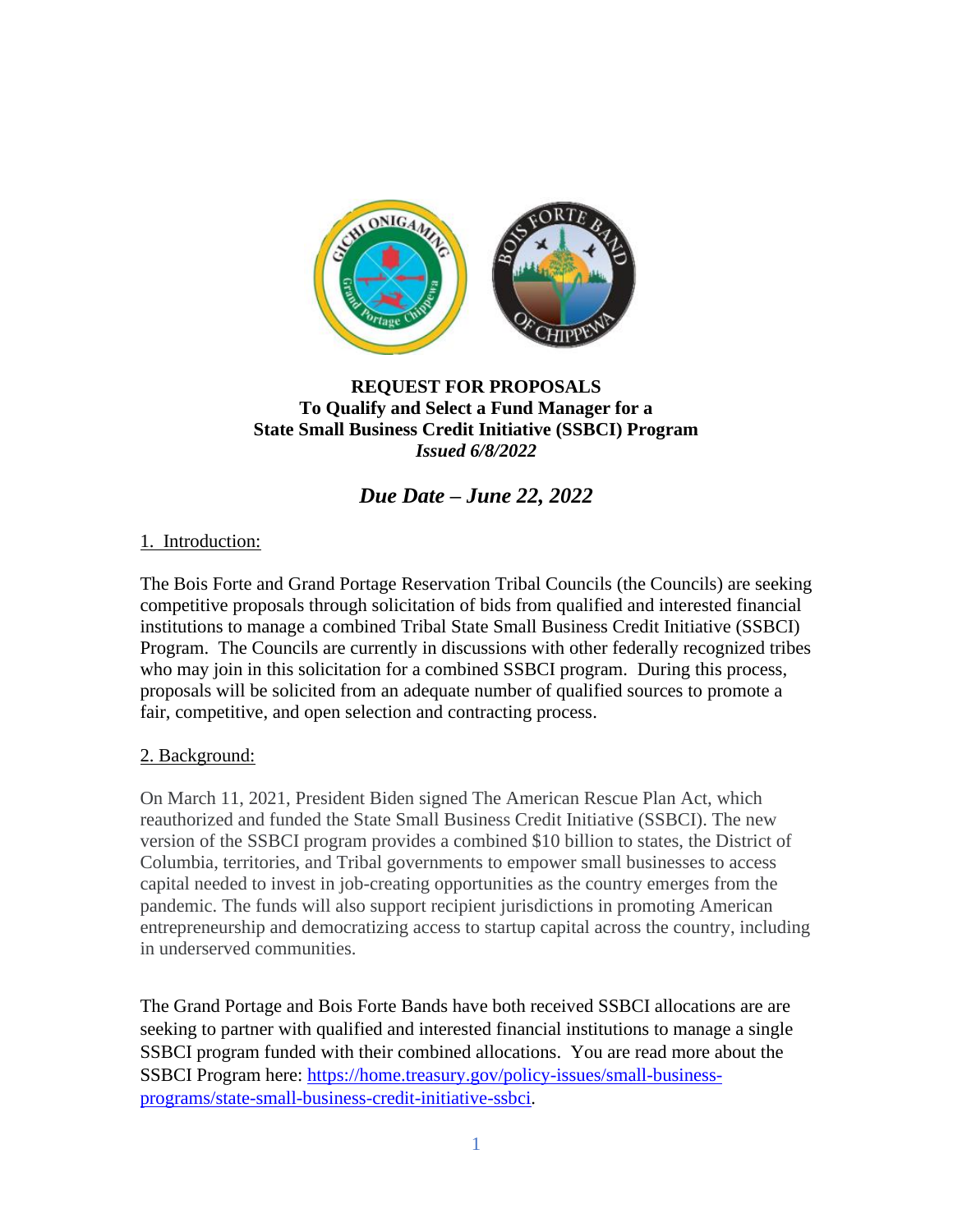## Grand Portage

The Grand Portage Band of Lake Superior Chippewa ("Grand Portage Band") is located in the extreme North East tip of Minnesota with the village sitting less than 5 miles from the Canadian border. The next closest city is Grand Marais which is 35 miles to South and has a population of 1,357. The Grand Portage Reservation is located in Cook County. The Grand Portage Tribal Council is the governing body of the Band.

The Grand Portage Band fully supports entrepreneurship and recognizes the difficulty of Band members and their descendants to access funds in order to begin or grow their respectful businesses. The SSBCI program will greatly benefit the traditionally underserved population in Grand Portage. You can learn more about the Band by visiting our website at:<https://www.grandportageband.com/>

## Bois Forte:

The Bois Forte Band of Chippewa is a federally recognized Band situated in northern Minnesota. The Band's governing body is comprised of a five-member Council. The Band delivers government services to over 3,600 enrolled members who are located onreservation, across the United States, and abroad. The Band provides government services through a variety of departments, including Bois Forte Health Clinic, Human Services, Police Department, DNR, Tribal Court System, Realty, Housing, Enrollment, Public Works, IT services, Accounting, Education and Human Resources. As the owner and operator of the Boys and Girls Club, Fortune Bay Resort Casino, and several enterprises, the Band is one of the largest employers within its region. You can learn more about the Band by visiting our website at:<http://www.boisforte.com/>

## 3. Financial Services:

The services needed of a qualified financial institution will include, assisting the Councils to complete all materials necessary to submit an application to the Department of Commerce, due on September 1, 2022. The fund manager will need to assess the difficulties band member owned small business entrepreneurs have in accessing credit, identify best practices for SSBCI programs and lending to Native Americans, and use that information to design, create, and implement, in collaboration with tribal staff and leadership, a lending program to improve the ability of qualified small businesses to obtain the access to capital they need.

The Councils intend to award a contract to the financial institution whose expertise and financial plan most closely meets the requirements defined in this RFP and incorporates applicable federal law and the SSBCI Guidelines. The financial institution's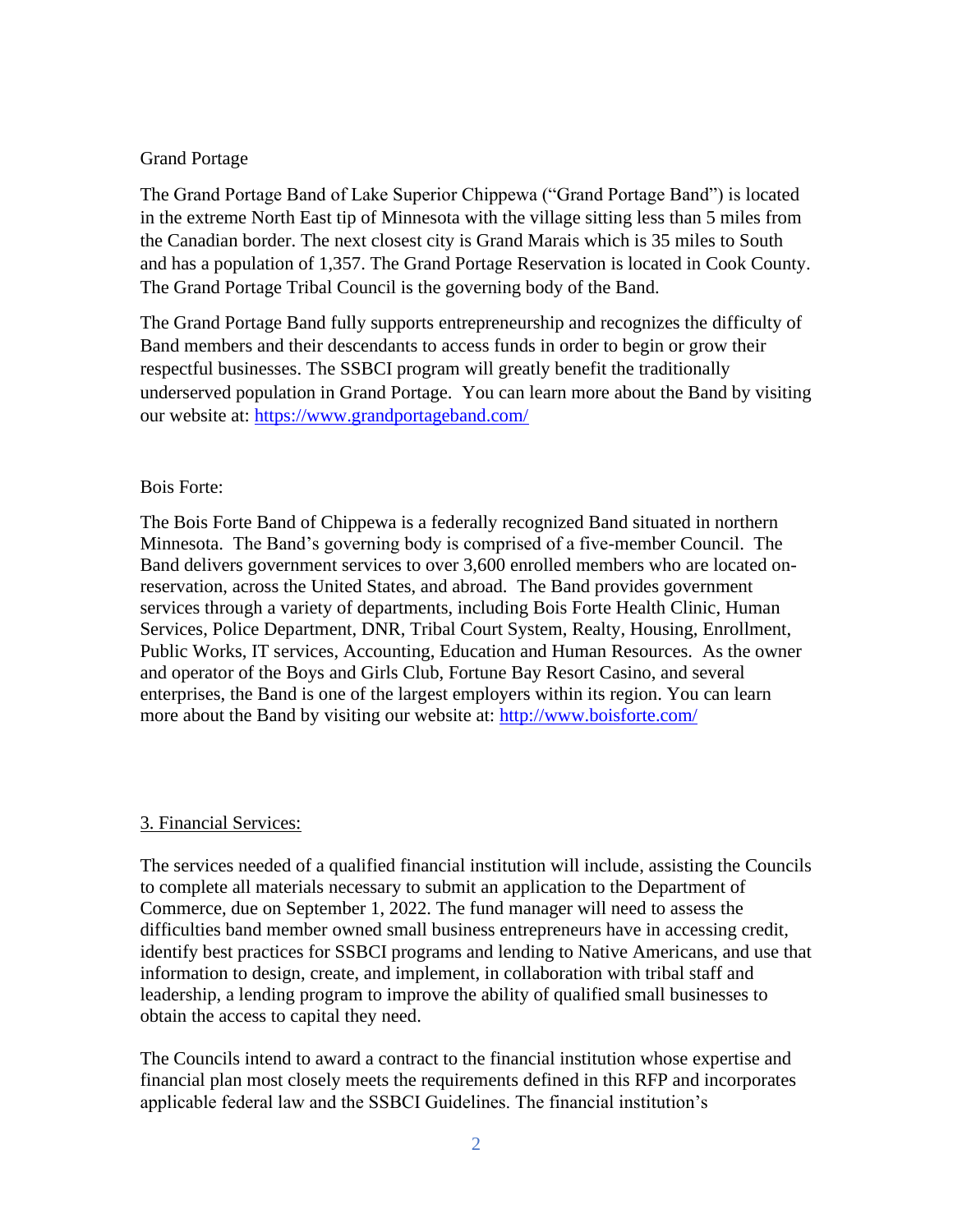demonstrated ability to provide a clear plan and approach towards the successful implementation of these services, as well as past results implementing a similar program, are critical factors in the selection process.

The total potential combined SSBCI funding for Grand Portage (GP) and Bois Forte (BF) is estimated at \$ \$1,428,083with the following breakdown:

|                                                               | GP           | BF           |
|---------------------------------------------------------------|--------------|--------------|
| Main Capital Allocation (Section 3003(b)):                    | \$432,989.00 | \$607,228.00 |
| Very Small Business Allocation (Section 3003(f)):             | \$15,932.00  | \$56,499.00  |
| SEDI Allocation (Section 3003(d)):                            | \$44,052.00  | \$160,581.00 |
| Initial Eligible Amount of \$800 million of incentive funding |              |              |
| (Section $3003(e)$ ):                                         | \$23,494.00  | \$87,308.00  |
| Total                                                         | \$516,467.00 | \$911,616.00 |

States and tribes have until September 30, 2030, to distribute all of their SSBCI money to entrepreneurs and small businesses (though the funding is distributed in thirds and states must allocate 80% of their first two distributions within three years of receiving them). This longer time horizon distinguishes SSBCI from other sources of state and local funding in American Rescue Plan Act, which must be spent within two years.

The Councils' goal is to improve and expand the ability of Band Members small business to obtain access to capital for approved business projects. This project will be funded through a Federal SSBCI funding agreement beginning in fiscal year 2023.

#### **SCOPE OF WORK**

#### **OVERVIEW**

The Councils and tribal partners are seeking proposals from highly qualified firms to provide expert guidance in connection with the design, creation, implementation, operation, and management of a new SSBCI program. The following is a non-exclusive list of project deliverables:

- 1. Assessing the specific capital needs of small businesses in the Councils service area of St. Louis, Cook, Koochiching, and Itasca Counties in Minnesota and other possible areas where Band Members reside; including specific gaps in or obstacles to such capital by small businesses generally, subsets of small businesses or specific sectors of small businesses;
- 2. Collaborating with tribal leadership and tribal Planning Division staff to develop the materials needed for the complete submission of the Department of Commerce SSBCI Program Application, due September 1, 2022, and the application for technical assistance, due September 1, 2022;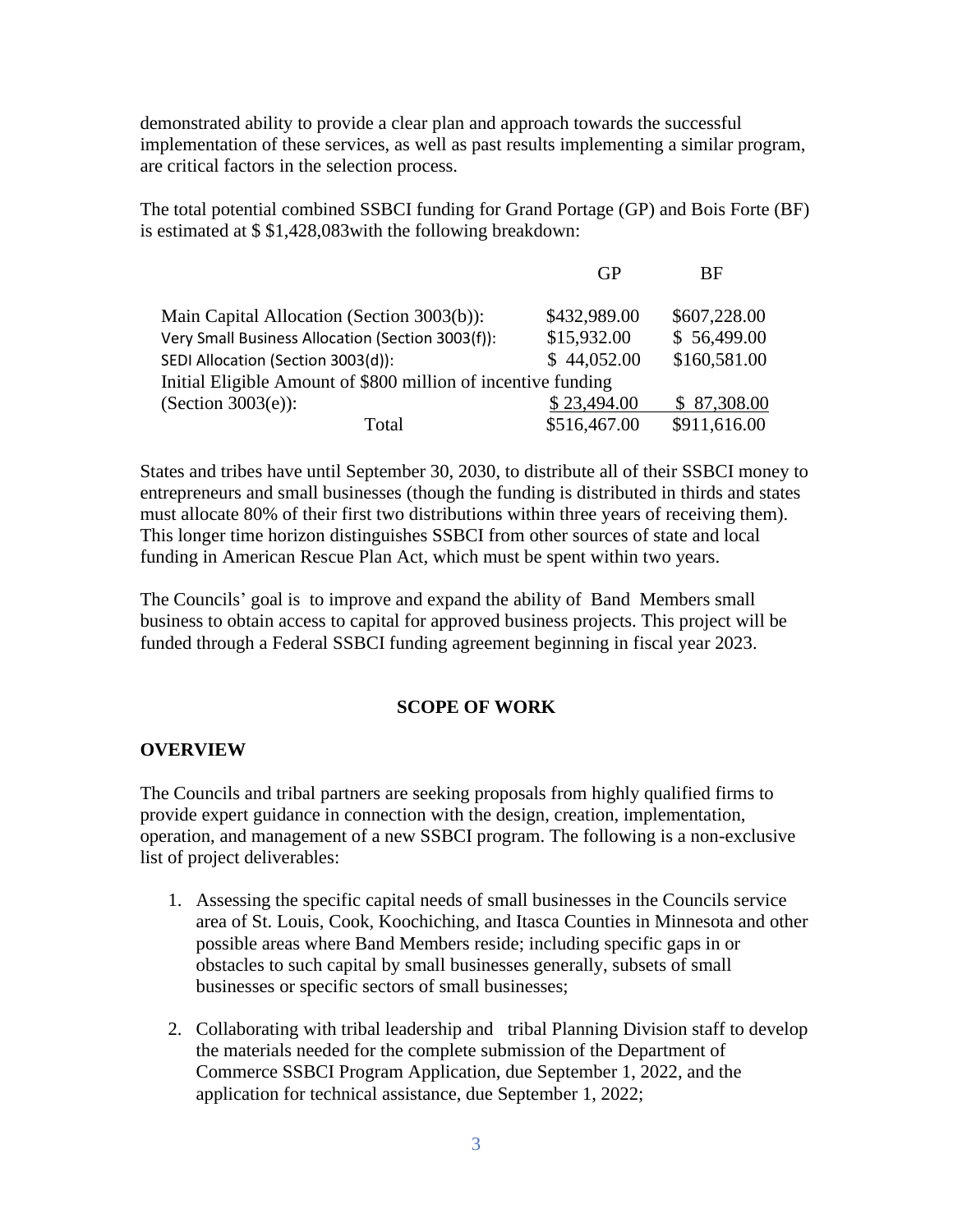- 3. Designing and developing programs to increase liquidity in capital markets for small and minority-owned businesses within the allowable parameters of the SSBCI program regulations. Such programs could include (i) funding loan loss reserves, (ii) creating tribe-sponsored direct loan, loan guarantee and collateral support programs (including governance thereof), (iii) establishing third party loan programs, (iv) enhancing and leveraging existing SBA programs;
- 4. Planning and implementation to (i) build the capacity required to successfully implement and manage these new SSBCI funds, (ii) identify and select the type of strategic partners and expertise that are needed, (iii) develop proper program structures and strategic plans that will meet all requirements as set forth in the SSBCI Guidance (10:1 and 1:1 financing requirements, Lender or Investor Capital at Risk, size and purpose restrictions, etc.) and (iv) build robust project management and systems.
- 5. Designing and implementing technical assistance programs for small businesses;
- 6. Designing robust compliance and reporting systems, including regular updates to the Reservation Business Committee on progress towards lending goals.

## **FUND MANAGER RESPONSIBILITIES**

The Fund Manager's principal responsibilities will be as listed below. The list is provided for guidance to RFP respondents but does not limit the responsibilities that may be included in the final, negotiated contract.

- 1. **Fund Formation:** Establish the legal and organizational structure of the Fund, including formation of the investment committee, establishment of the legal structure, institution of accounting processes, and reporting processes which satisfy the SSBCI Guidelines and other applicable law.
- 2. **Formation of Loan Programs:** The Councils intends to develop three distinct commercial loan programs, which will need to be developed as part of this initiative: a loan guarantee program, a collateral support program and a loan participation program. The Fund Manager will need to create policies, procedures, selection criteria, application forms and information packets for each commercial loan program.
- 3. **Strategic Plan and Budget**: Develop the Fund's strategic plan and budget, including guidelines for investment selection, lending, community engagement, structure, and supervision.
- 4. **Relationships and Publicity**: Establish relationships with a wide range of educational, research, economic development, venture development, and investment organizations, to ensure that investment candidates are aware of the Fund and that it can attract a wide range of co-investors. Additionally, the Fund Manager will need to develop and execute an outreach to potential borrowers, with intentional efforts made to reach SEDI and Very Small Businesses as defined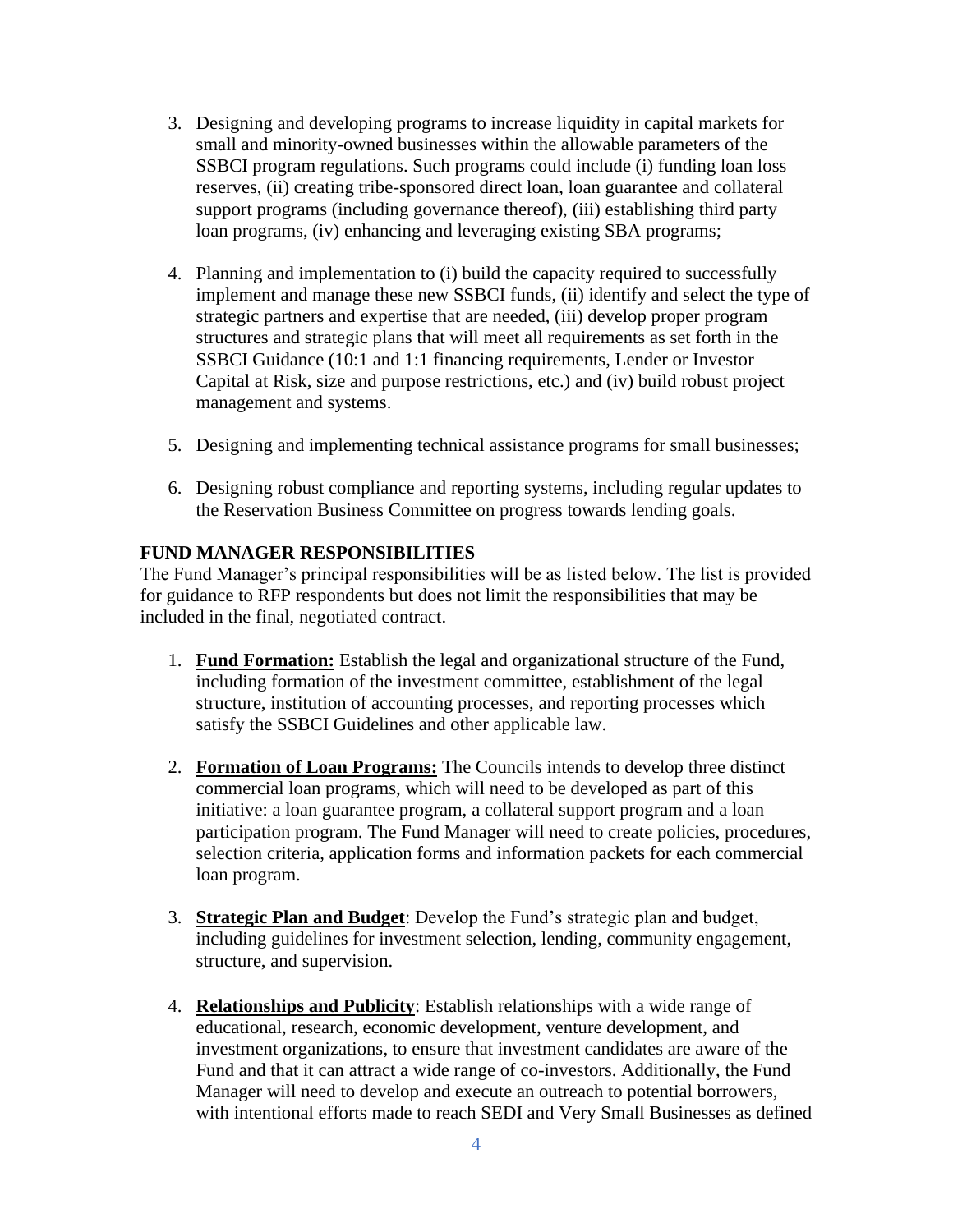by U.S. Treasury SSBCI guidelines.

- 5. **Investment Evaluation and Selection**: Establish and manage the evaluation and selection process for investment candidates.
- 6. **Transactions**: Structure and negotiate investment and loan transactions that comply with the SSBCI Guidelines, including legal and reporting documentation. Achieve targets related to the "expended for" requirement in the SSBCI Guidelines, of the Fond du Lac Band's Tribal SSBCI Program in order to obtain the entire allocation within the SSBCI Program.
- 7. **Oversight**: Establish practices for oversight of portfolio companies, including as appropriate, board membership and advisory roles, and compliance with federal reporting.
- 8. **Conflicts of Interest**: Establish practices based on SSBCI Guidelines to uncover and avoid potential conflicts of interest.
- 9. **Reporting:** Provide quarterly and annual reports on Fund activities in accordance with SSBCI Guidelines. Reports shall include, investment performance, leverage, and results, including employment. These reports shall be made available to the Fond du Lac Reservation Business Committee.
- 10. **Compliance:** Establish reporting mechanisms, audits, and other internal controls and compliance activities to enable compliance with the U.S. Treasury SSBCI program.

All of the above responsibilities must be executed in accordance with the U.S. Treasury requirements and enabling legislation.

# **QUALIFICATIONS AND EVALUATION CRITERIA**

In reviewing responses to this RFP, the Councils will evaluate responses using the following metrics to determine whether a potential Fund Manager is qualified to administer the SSBCI Program:

- 1. **Anticipated Benefits to the Tribes** Demonstration of capacity to develop a program that benefits the participating tribes, businesses owned by the participating tribes, and Band members and small businesses located within the Grand Portage and Bois Forte Reservations.
- 2. **Experience and Capacity.** Demonstration of sufficient organizational capacity to successfully execute the required responsibilities within required timelines; the qualifications and experience of senior management in credit-underwriting and risk management, operating public credit and/or capital access programs. Demonstration of the adoption of industry best practices.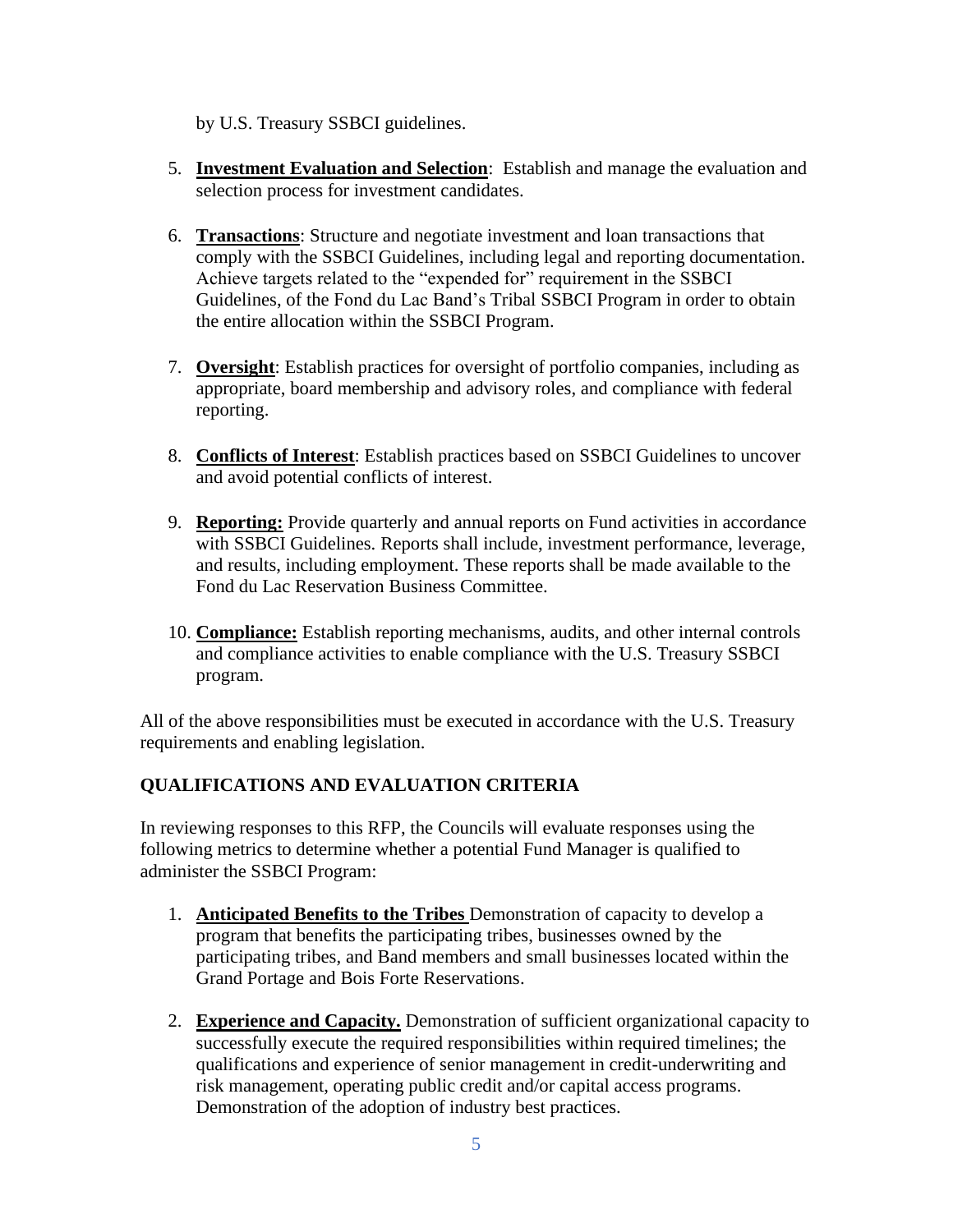- 3. **Capacity to Manage Increases.** Demonstration of adequate financial resources to support staffing increases and infrastructure improvements needed to undertake increased transactions and to implement a robust communications and outreach effort. Demonstration of operational capacity, including systems, policies and procedures in place to accommodate a significantly increased transaction volume.
- 4. **Accounting and Administrative Controls.** Effective internal accounting and administrative control systems must be in place, and these systems must be sufficient to provide reasonable assurance that the funds of the Bands' SSBCI program would be safeguarded against waste, fraud, loss unauthorized use and misappropriation. Demonstration that the Fund Manager conducts and has the capacity to conduct periodic internal audits. Copies of at least two annual independent audit reports should be included as part of the response to the RFP.
- 5. **Program Design and Implementation.** The Fund Manager must demonstrate that it has adopted and used established business models and strategies for managing the risk associated with making, insuring or guaranteeing small business strategies and models. Soundness of program design as demonstrated by the absence of material weakness or deficiency findings by external auditors in the last 7 years of independent audits.

# **PROJECT TIMELINE**

**All interested and qualified entities are encouraged to submit a proposal by the deadline of 10:00 AM** *June 22, 2022***.** Proposals should be sent via U.S. Mail to: . Kim Greiner, Chief Financial Officer, Bois Forte Reservation Tribal Council, 5344 Lake Shore Drive, Nett Lake, MN 55772 or via email: kgreiner@boisforte-nsn.gov

In order to participate in the Department of Treasury SSBCI Program, the Councils and its contracted entity must submit a complete application through the Treasury Portal by September 1, 2022. In order to meet this deadline, the contractor will need to collaborate with the Band to provide information, develop the underserved narrative, provide leverage data, and develop a narrative on compliance and oversight describing reporting mechanisms, audits or other internal controls and other required information. An additional program deadline for technical support funding will be due on September 1, 2022, requiring a similar level of collaboration between the contracted entity and the the Councils.

The Councils expects the Fund Manager to begin accepting loan applications for the SSBCI Program by. January 1, 2023.

Within contract negotiations, target dates will be set for the 80% expending, transfer or obligation of initial and secondary disbursements whereby loans and/or investments have been made to eligible businesses in order for the Councils' SSBCI Program to become eligible for additional SSBCI program funds from the Department of Treasury.